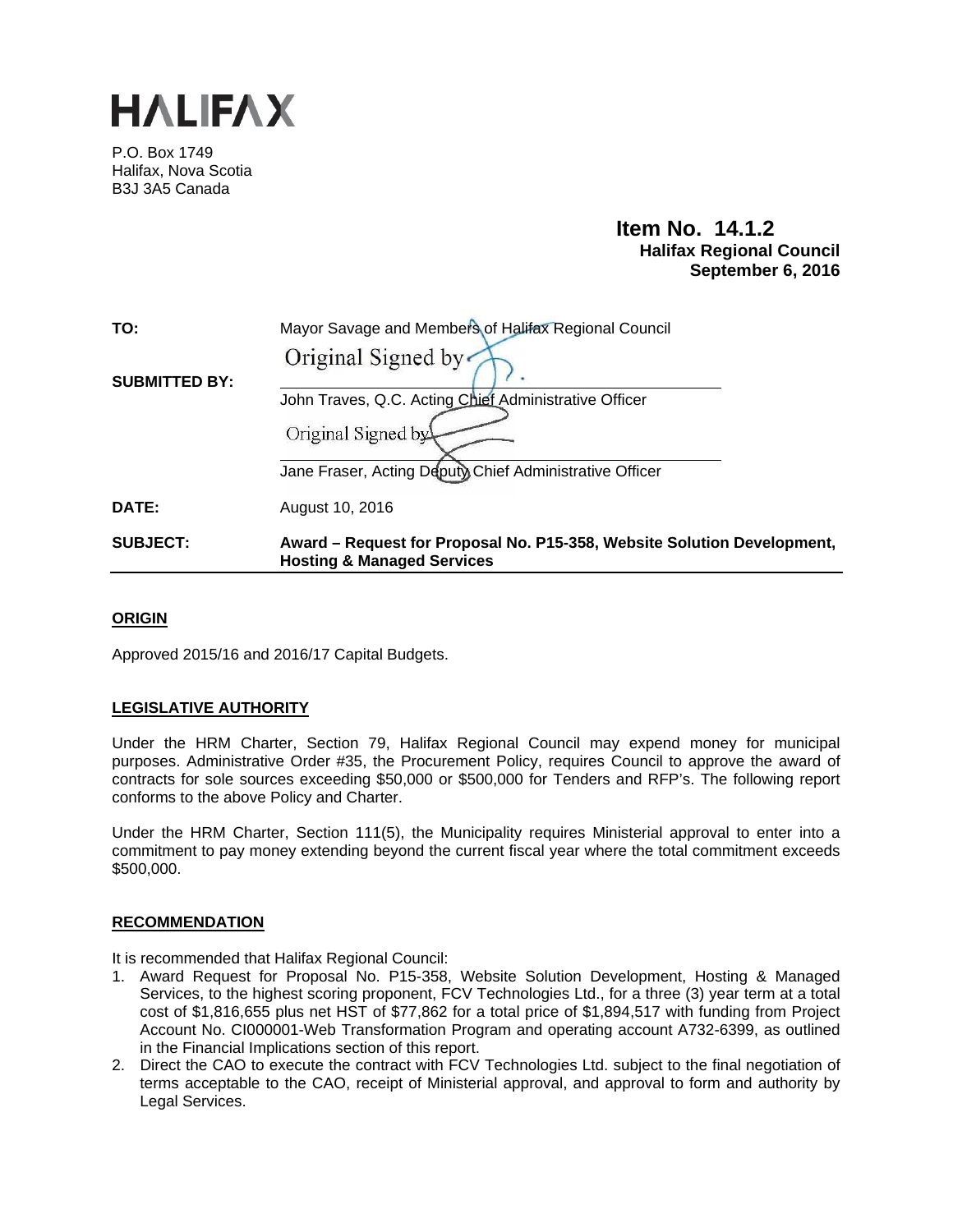- 3. Delegate authority to approve future phase items: Online Service Design Framework(s); Online Service Implementation; Mobile Application Strategy; and Website Solution enhancements, as outlined in the RFP, to the CAO or their delegate, subject to budget availability.
- 4. Delegate authority to the CAO or their delegate to approve the extension of the contract for three additional three year terms as defined in the contract.

## **BACKGROUND**

Halifax's current website (www.halifax.ca) provides information and a limited number of services to citizens and businesses. The current website content management system is limited in functionality and is no longer supported by the vendor. A "Website Refresh" project was undertaken in early 2014 and made great strides to improve the look, feel and certain content, as well as basic functionality to make the website more mobile friendly. While the "Refresh" provided a much needed improvement to the public site, the Municipality understands the need to continue to evolve and transform, to ensure a strong and sustainable online presence that will serve citizens and businesses in the years to come. The Halifax website is the primary platform for online service delivery, connecting citizens and businesses to information and services.

Following the Website Refresh, the municipality developed a Web and Digital Transformation Strategy & Roadmap (Strategy). The Strategy defined a set of initiatives to redesign the website to be more citizen centric and to establish a new technical platform to deliver enhanced information and services to citizens and business. The design of the new website and the development of a Request for Proposal for a vendor partner to develop, host, manage and support the new website solution were completed in 2015.

Partnering with a vendor to provide the website solution will ensure a modern and agile platform is provided to Halifax to support the following objectives outlined in the Strategy:

- be a trusted source for information and available services
- be a convenient web and mobile self-service channel
- be a place for people to engage in two-way dialogue and connect with the municipality for events, meetings and activities
- evolve services for citizens and business that will:
	- save time and money
	- reduce administrative burden
	- provide satisfactory outcomes to users
	- encourage the success of business.

The services to be provided by the vendor partner include the implementation of a new web content management system and the development and implementation of a new Halifax.ca website. A new technical platform will be established to support the delivery of online service offerings. The vendor will provide day-to-day hosting, management and support of the full solution as well as enhancement services to ensure Halifax continues to evolve and transform the delivery of online services and the website.

The new website and online service capabilities will enable citizens and businesses to conveniently interact and transact with the municipality. Businesses will experience convenient and expedited interactions with the municipality, allowing them to be more efficient in their service delivery and therefore more competitive. Citizens will experience the ease and convenience of engaging and conducting business with the municipality when, where, and in the form that is most desirable to them. The website will address long desired service approaches for business and citizens alike.

## **DISCUSSION**

Request for Proposal No. P15-358, Website Solution Development, Hosting & Managed Services was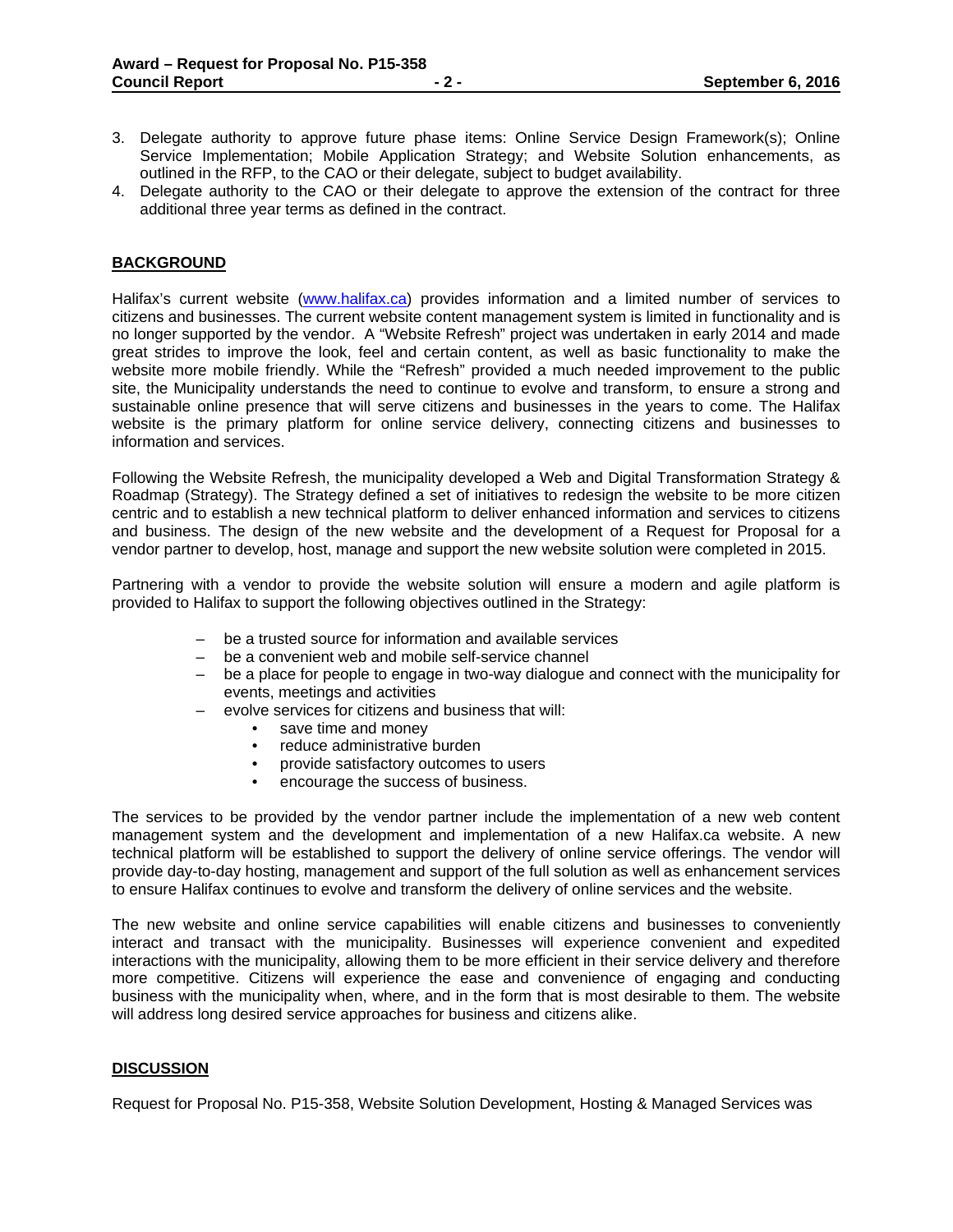publicly advertised on the Province of Nova Scotia's Procurement website on October 21, 2015 and closed on November 26, 2015. Ten (10) proposals were received as follows:

- Appnovation Technologies
- Bell Aliant
- CGI
- **•** CivicLive
- FCV
- $\bullet$  ISL
- OpenPlus
- Partho Technologies
- RedSpace
- $\bullet$  T4G

A team consisting of staff from ICT, Operations Support and Finance, with facilitation from Procurement, evaluated the proposals based on the criteria listed in Appendix A – Evaluation Criteria.

The RFP was scored using a two envelope process. Envelope one (1) was the technical component of the RFP. Envelope two (2) was the cost proposal of the RFP. Only those proponents that received 75 percent or greater from envelope one (1) had their envelope two (2) (cost) opened and evaluated. The technical responses from ISL, and Appnovation Technologies did not meet the mandatory requirements and as such did not qualify for further evaluation. Financial responses (Envelope 2) were opened and evaluated once the technical responses from the eight (8) remaining proponents were scored. The evaluation resulted in a short-list of three proponents. Per the terms of the RFP, staff entered into concurrent negotiations with the short listed proponents CGI, FCV and T4G.

As a part of the negotiations, the three proponents were each invited to submit a Best and Final Proposal, which was evaluated by the committee as follows:

| <b>Proponent</b> | Score (Max. 1000 points) |  |  |  |  |
|------------------|--------------------------|--|--|--|--|
| <b>FCV</b>       | 918                      |  |  |  |  |
| T4G              | 843                      |  |  |  |  |
| CGI              | 843                      |  |  |  |  |

Subsequently, staff continued negotiations with the highest scoring proponent, FCV, in order to arrive at commercial terms and conditions acceptable to both parties. The negotiations are substantially complete.

#### **FINANCIAL IMPLICATIONS**

Based on the highest scoring proponent's cost for the one-time implementation of \$829,415 plus net HST of \$35,550, for a total implementation cost of \$864,965 funding is available in Project Account CI000001- Web Transformation Program , Funding has been confirmed by Finance.

| <b>Budget Summary:</b> | Project Account No. C1000001     |             |
|------------------------|----------------------------------|-------------|
|                        | <b>Cumulative Unspent Budget</b> | \$1.936.842 |
|                        | <b>Less: RFP No. P15-358</b>     | \$ 864.965  |
|                        | <b>Balance</b>                   | \$1.071.877 |

The balance of funds will be used for professional services to manage the Web Transformation Program Office until program completion and for additional initiatives as outlined in the RFP, pending budget capacity as the project matures.

The project was estimated in the Approved 2016/17 Project Budget with capital costs of \$800,000 for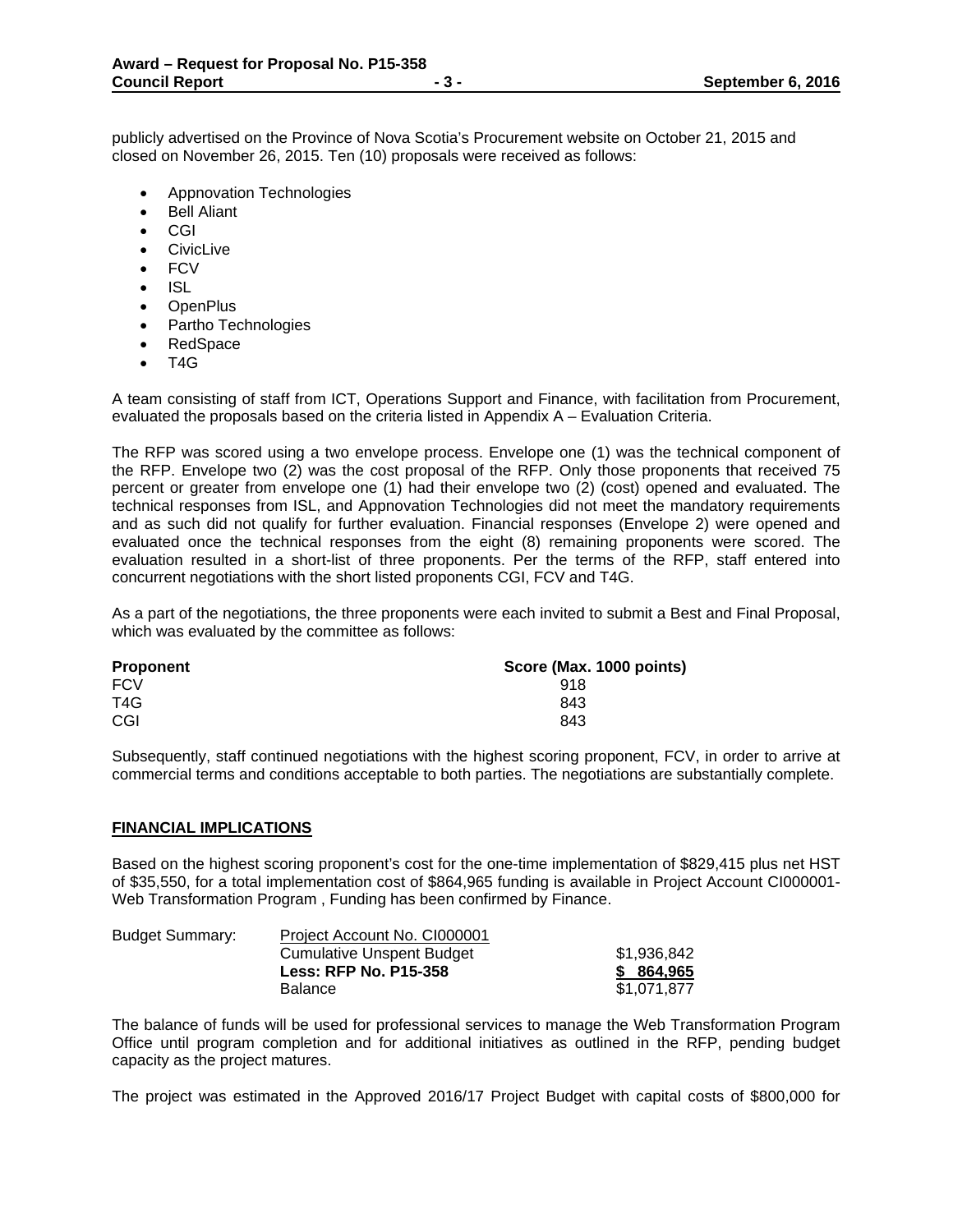2016/17, with net annual operating costs of \$330,000 approved in 2016/17. The projected annual operating costs are \$329,080 over the next 3 years for a total cost of \$987,240 plus net HST of \$42,313 for a total price of \$1,029,553, with funding from the ICT operating budget A732-6399.

At the end of the three year term, the negotiated contract allows for a continuance of service on a three year basis for an additional 3 terms. With 30 days notice, either party can terminate the agreement. This provision provides the municipality the flexibility to continue with the existing vendor or explore alternative service options.

# **RISK CONSIDERATION**

| <b>Recommendation:</b>      |            |               |                   |                                  |  |  |
|-----------------------------|------------|---------------|-------------------|----------------------------------|--|--|
| <b>Risk</b>                 | Likelihood | Impact        | <b>Risk Level</b> | Mitigation                       |  |  |
|                             | (1-5)      | $(1-5)$       | (L/M/H/VH)        |                                  |  |  |
| FCV Technologies Ltd. may   | 1          | 3             | М                 | Contract terms and               |  |  |
| cease to be a viable        |            |               |                   | conditions in place to obtain    |  |  |
| company.                    |            |               |                   | content and systems to           |  |  |
|                             |            |               |                   | transfer to another vendor.      |  |  |
| FCV Technologies Ltd.'s may | 1          | $\mathcal{P}$ |                   | Effective vendor                 |  |  |
| not meet the municipality's |            |               |                   | management according to          |  |  |
| performance criteria as     |            |               |                   | criteria as outlined in the      |  |  |
| outlined in the contract.   |            |               |                   | <b>Master Services Agreement</b> |  |  |
|                             |            |               |                   | (MSA), Service Level             |  |  |
|                             |            |               |                   | Agreement (SLA) and              |  |  |
|                             |            |               |                   | supporting schedules.            |  |  |

## **ENVIRONMENTAL IMPLICATIONS**

There are no environmental implications.

# **ALTERNATIVES**

Council could choose not to award this contract. The current website content management system is at end of life and is no longer supported by the vendor. The technology is out of date and is not capable of supporting the delivery of new online services or the provision of a service integration environment. There would be significant risk associated with the continued use of the current technology and the potential for increased down time for the Halifax.ca website. The current website is not able to meet the requirements of the municipality and its customers with respect to increasing the delivery of online services making it easier for citizens and businesses to interact with the municipality.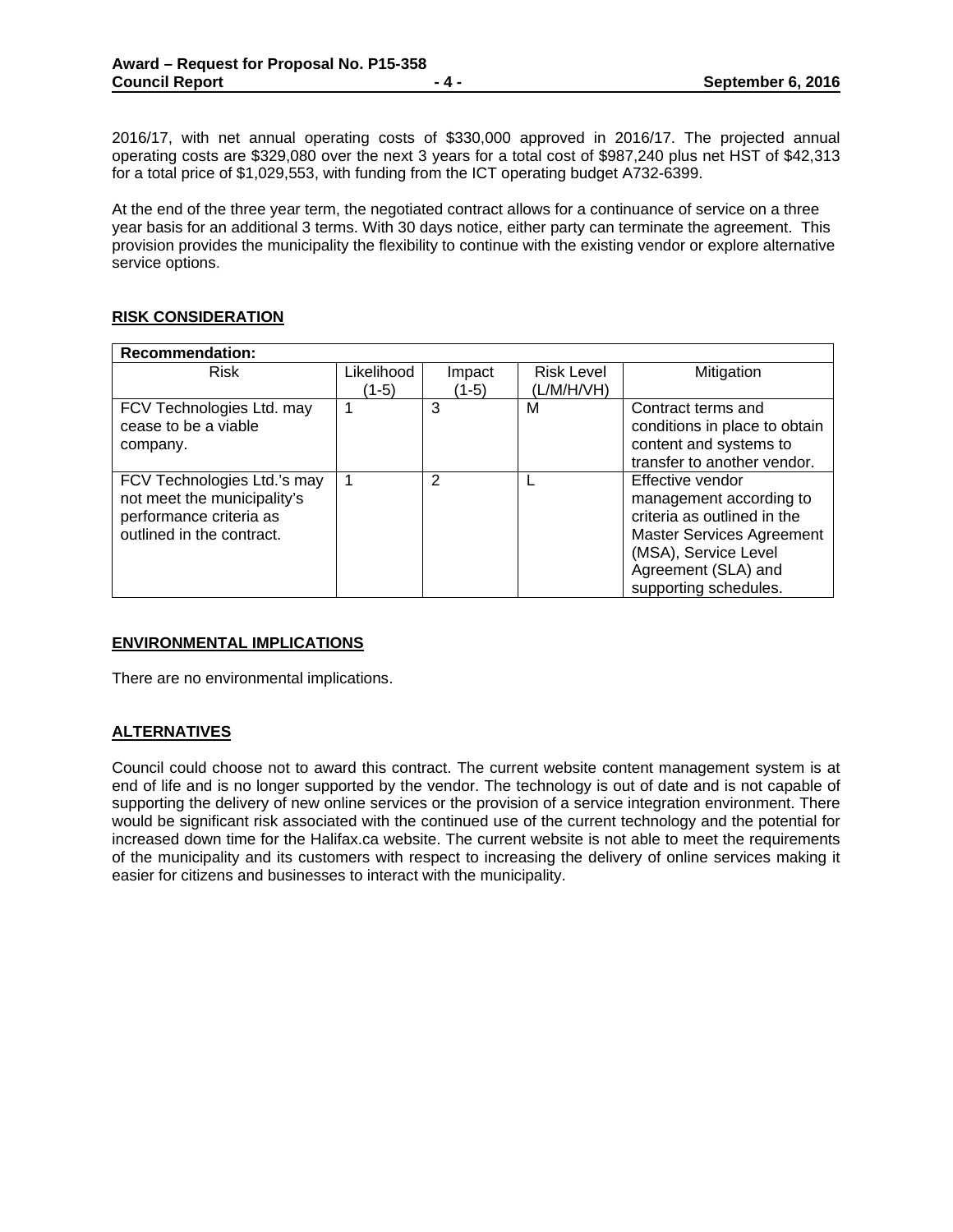# **ATTACHMENTS**

Appendix A – Proposal Evaluation Criteria/Scoresheet

|                            | A copy of this report can be obtained online at http://www.halifax.ca/council/agendasc/cagenda.php then choose the<br>appropriate meeting date, or by contacting the Office of the Municipal Clerk at 902.490.4210, or Fax 902.490.4208. |
|----------------------------|------------------------------------------------------------------------------------------------------------------------------------------------------------------------------------------------------------------------------------------|
| Report Prepared by:        | Corinne MacCormack, A/Manager Service Management & Operations, 902-293-0734                                                                                                                                                              |
| Report Approved by:        | Donna Davis, Chief Information Officer, 902-476-8486                                                                                                                                                                                     |
| <b>Procurement Review:</b> | Jane Pryor, Manager, Procurement, 902.490-4200                                                                                                                                                                                           |
| Report Approved by:        | Ed Thornhill, A/Director of Finance & ICT, 902 490-6308                                                                                                                                                                                  |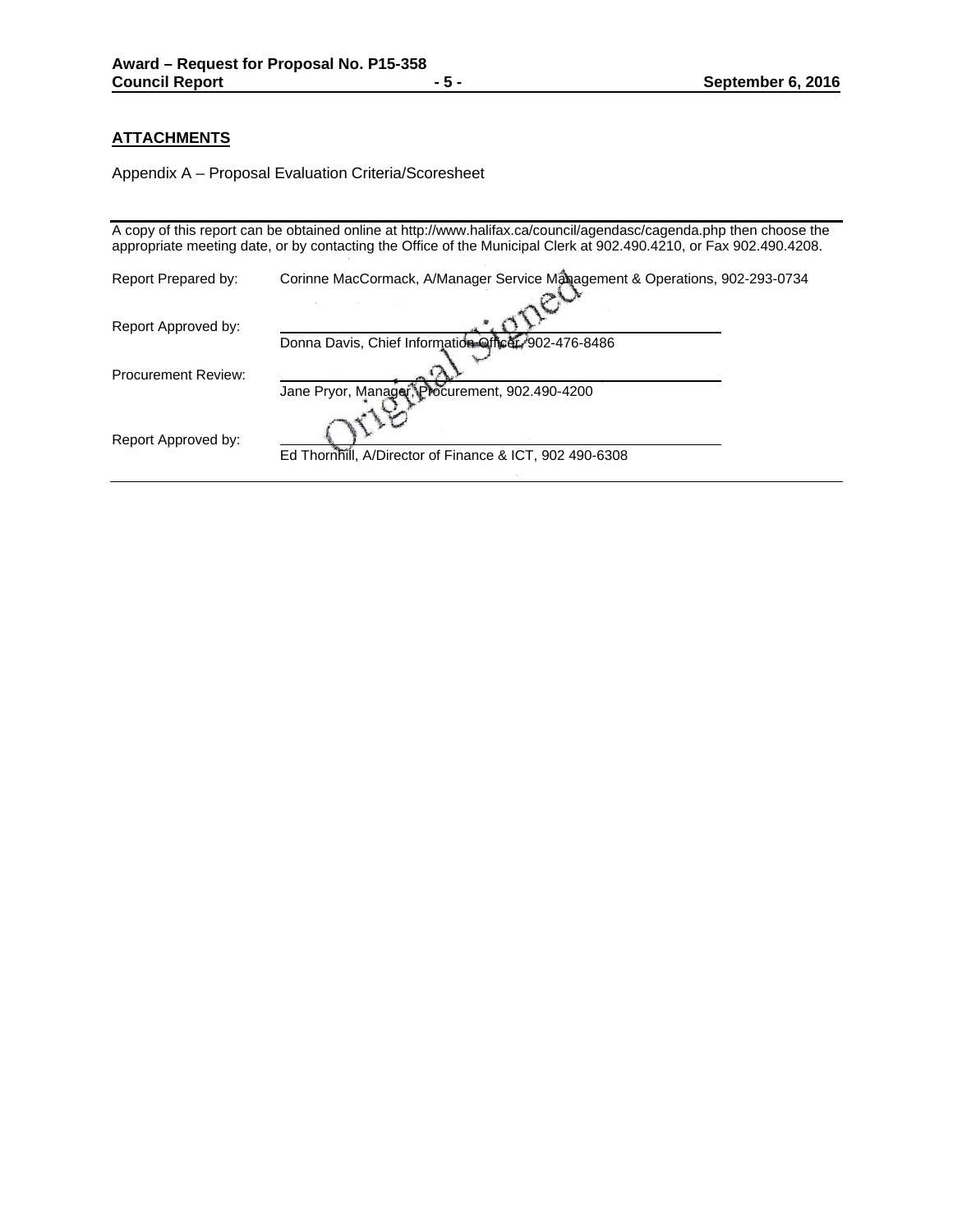# **APPENDIX A – Proposal Evaluation Criteria/Scoresheet**

| <b>Criteria</b>                                                                | <b>Summary (considerations may include</b><br>but are not limited to the following)                                                                                                                                                                                                                                                                                                                                                                                                                                | <b>Max</b> | <b>FCV</b> | <b>CGI</b> | T <sub>4</sub> G |
|--------------------------------------------------------------------------------|--------------------------------------------------------------------------------------------------------------------------------------------------------------------------------------------------------------------------------------------------------------------------------------------------------------------------------------------------------------------------------------------------------------------------------------------------------------------------------------------------------------------|------------|------------|------------|------------------|
| Proponent Team<br>Organization                                                 | An experienced team that has a proven<br>track record working together on projects<br>of similar scope and complexity.                                                                                                                                                                                                                                                                                                                                                                                             | 50         | 40         | 45         | 38               |
| <b>High Level Solution</b><br>Description                                      | A high level description of the overall<br>website solution and environment,<br>including all software proposed, hosting<br>solution, and support model that meets<br>the municipality's requirements for a<br>scalable and flexible website solution<br>environment.                                                                                                                                                                                                                                              | 100        | 91         | 90         | 84               |
| Initiative 1 -<br><b>Website Solution</b><br>Development and<br>Implementation | Implementation of a website solution<br>environment that is scalable and flexible<br>and meets the need for:<br>A flexible, robust, and easy to use<br>WCM solution that will enhance<br>the content integrity, currency and<br>dissemination;<br>A robust online service delivery<br>$\bullet$<br>environment to house current and<br>future online service offerings.<br>Supported by an organized and clearly<br>defined plan with articulated milestones<br>and appropriate involvement of Municipal<br>staff. | 170        | 165        | 163        | 159              |
| Initiative $2 -$<br><b>Website Solution</b><br>Hosting and<br>Management       | Implementation of a secure and highly<br>available hosted website solution<br>environment and managed services in<br>support of a reliable and responsive<br>Halifax.ca. The infrastructure is capable of<br>withstanding malicious attacks and<br>fluctuations in load.<br>Supported by an organized and clearly<br>defined plan with articulated milestones<br>and appropriate involvement of Municipal<br>staff.                                                                                                | 100        | 90         | 89         | 86               |
| Initiative 3 -<br><b>Website Solution</b><br>Support                           | Provision of a support model for a highly<br>available solution, with options for levels<br>of support and hours of availability,<br>including but not limited to user<br>administration, security, Web Content<br>Management functionality support and<br>development and support for current and<br>future online services.<br>Supported by an organized and clearly<br>defined plan with articulated milestones                                                                                                 | 100        | 90         | 84         | 84               |

# EVALUATION CRITERIA/SCORESHEET